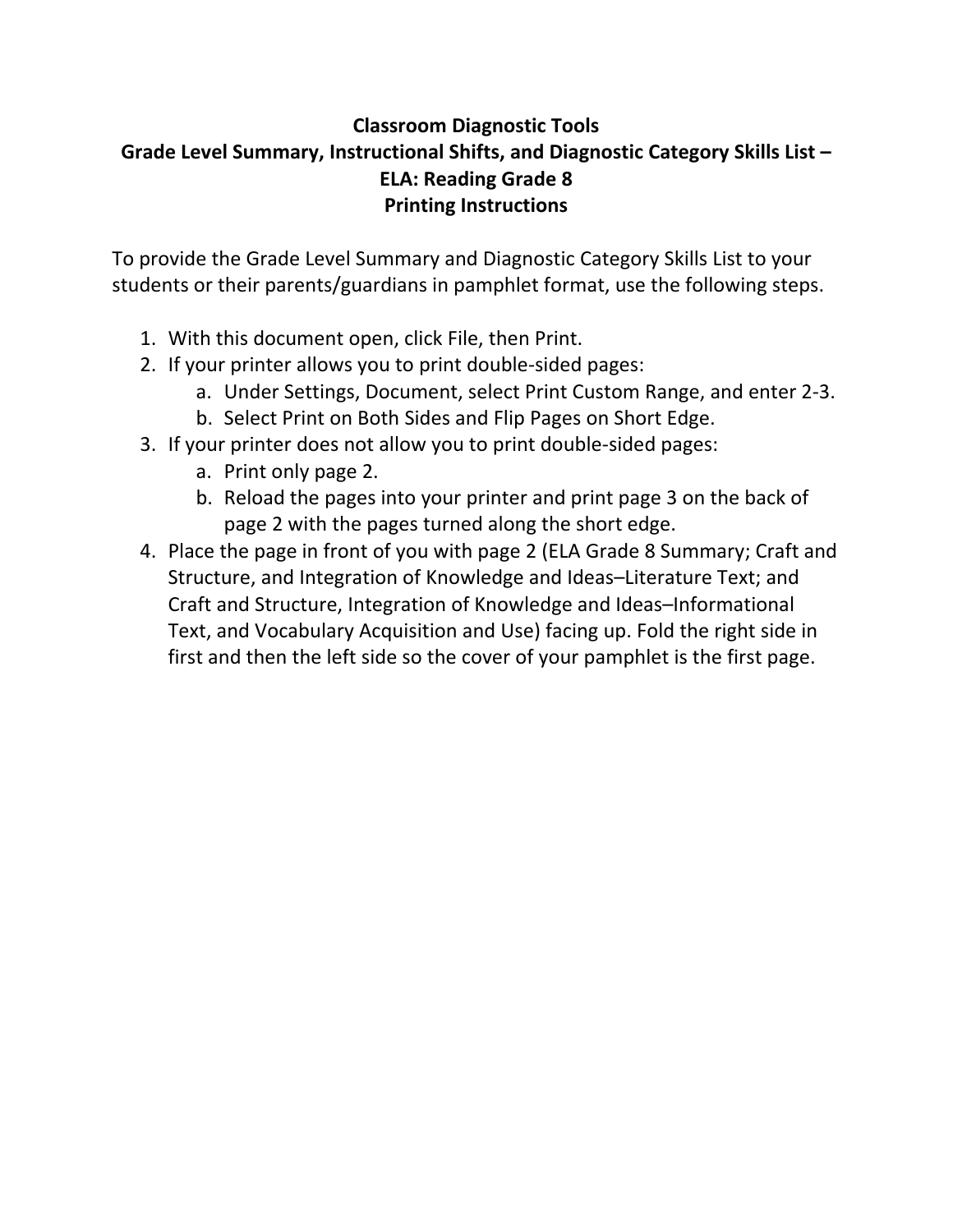#### **ELA Grade 8 Summary**

In eighth grade, students grapple with high‐ quality, complex, nonfiction texts and great works of literature. Students know how to cite textual evidence supporting an analysis or critique. Students know how to question an author's assumptions and assess the accuracy of the claims. Eighth grade students read closely and find evidence to use in their own writing; they analyze two or more texts that provide conflicting information on the same topic and identify whether the disagreement is over facts or interpretation. They analyze how point of view can be manipulated to create specific effects such as dramatic irony and investigate how particular passages within a text connect to one another to advance the plot, reveal <sup>a</sup> character, or highlight an idea. Students have developed <sup>a</sup> strong vocabulary of academic words which they use to speak and write with more precision. Their writing continues to grow focusing on organizing ideas, concepts, and information into broader categories; choosing relevant facts well; and using varied transitions to clarify or show the relationships among elements.

### **Craft and Structure, and Integration of Knowledge and Ideas—Literature Text**

- $\bullet$  Analyze how author's use of the differences between the points of view of characters and the reader creates an effect.
- Analyze author's use of forms or structures of two or more texts.
- $\bullet$  Determine author's use of wordmeanings.
- $\bullet$  Determine author's use of figurative language.
- $\bullet$  Analyze how modern fiction draws on myths and traditional stories.

**Craft and Structure, and Integration of Knowledge and Ideas—Informational Text**

- . Analyze author's point of view or purpose.
- Analyze author's use of text structure.
- Determine author's use of wordmeanings.
- Determine author's use of figurative language.
- Evaluate arguments or claims.
- . Analyze how two or more texts provide conflicting information.

#### **Vocabulary Acquisition and Use**

- Determine meaning of words or phrases.
- Interpret figurative language.